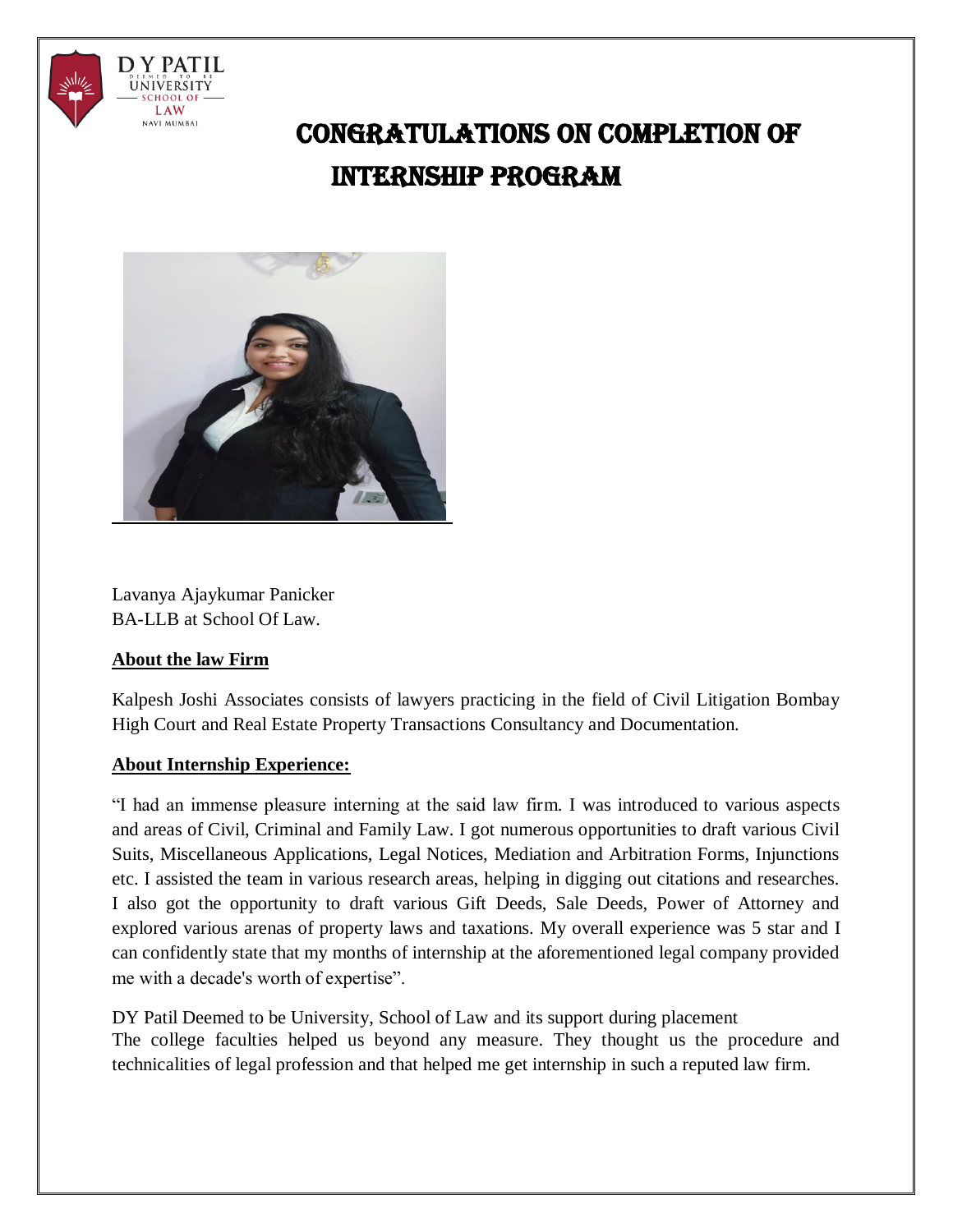

Vaishali Sharma B.Com LLB at School Of Law.

### **About the law Firm**

Conscious Citizen Forum, Vashi

### FIREFLIES LEGAL LLP

#### **About Internship Experience:**

Internship with Conscious Citizen Forum, Vashi

I had received the opportunity of working with Conscious Citizen Forum, Vashi an NGO working towards human rights upliftment. The internship was for one month and had numerous experiences where I could learn the procedures of criminal law, PIL's and most importantly the process of client counselling. In all, it was a very enriching experience.

#### Internship with FIREFLIES LEGAL LLP

it was an honor for me to intern with FIREFLIES LEGAL LLP, a law firm based in Vashi. My experience there was filled with learning about the Civil Procedure Code especially Summary Suits, Commercial Suits and various other recovery procedures like MSME Samadhan. The firm was always very supportive and offered me their guidance at every stage. To sum it all up, my experience in the firm has helped me get an insight into the intricacies of litigation practise.

DY Patil Deemed to be University, School of Law and its support during placement It is true to say that for any student, alongside theoretical knowledge a practical firsthand experience is also necessary and DY Patil Deemed to be University School of Law offered me the same. From second year itself I was offered opportunities to work with some of the most prestigious law firms and NGO's. Even after joining the internships, the faculties were very supportive of my decision and helped me cope up with my work and studies all together. It was the constant backing from my college that helped me manage my internship and studies all together.